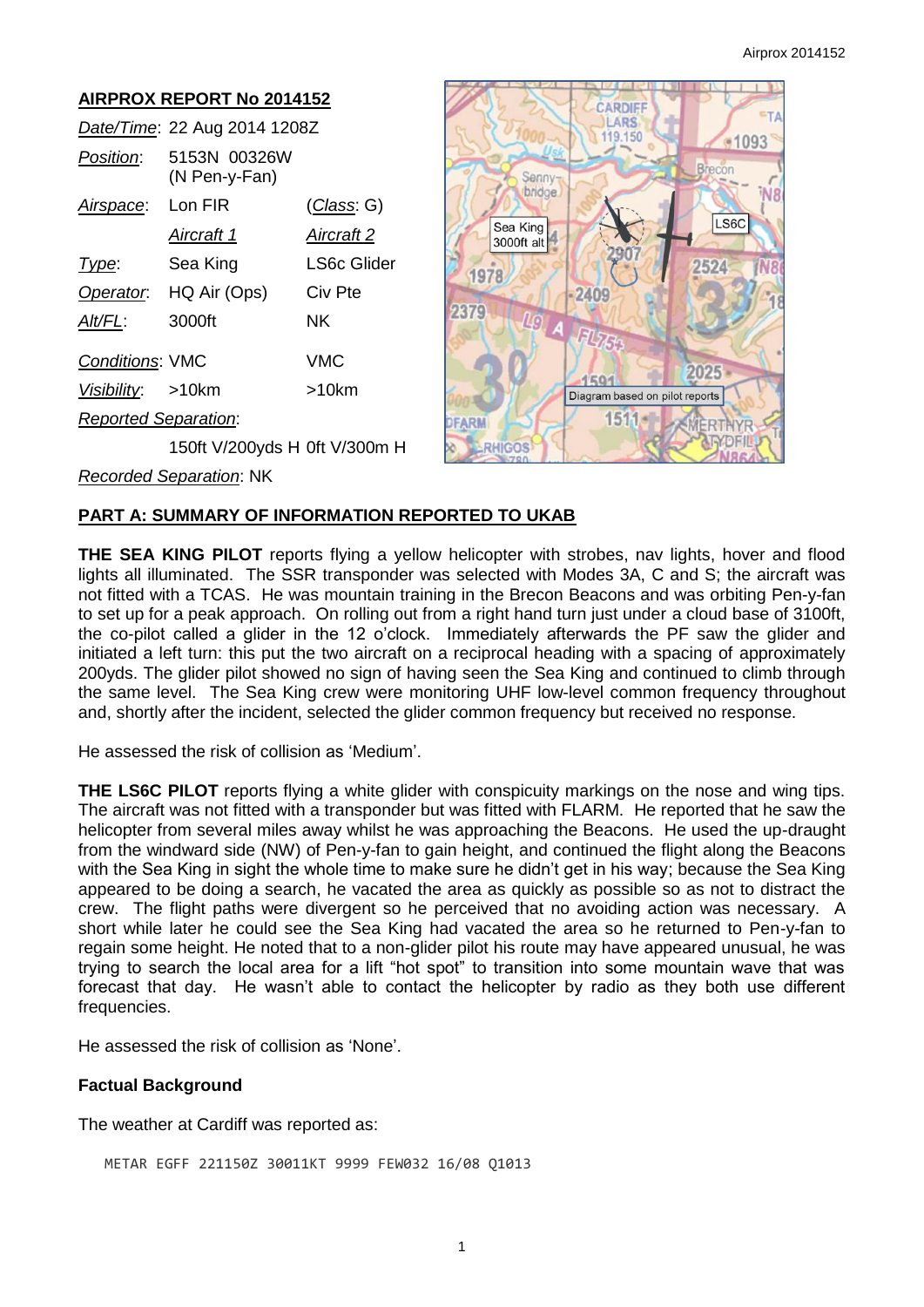#### **UKAB Secretariat**

Both pilots shared an equal responsibility for collision avoidance and not to fly into such proximity as to create a danger of collision<sup>1</sup>. If the incident geometry is considered as converging then the Sea King pilot was required to give way to the glider pilot<sup>2</sup>.

#### **Comments**

#### **HQ Air Command**

This incident highlights the requirement for robust lookout and appropriate actions to avoid collision. Due to the nature of SAROPS and training for rescue situations, SAR crews are often exposed to a high workload, often in demanding conditions, and the intentions of the crew are not always obvious from outside the aircraft; an appropriate division of responsibilities amongst crew members should ensure that sufficient attention is focussed on lookout. Additionally, the temporary absence of the aircraft at a particular location does not necessarily imply that the crew will not intend to return to that position. As a result, appropriate steps should be taken to maintain safe separation until well clear of an area of known operations.

Use of a common safety frequency, accessible to all users, may have allowed for greater deconfliction in this instance. A VHF safety frequency, accessible to all aviators operating below 2000ft agl, is soon to be trialled in Scotland. It is intended for this procedure to be widened to the remainder of the UK subject to the successful completion of the assessment.

#### **BGA**

See–and-avoid clearly worked in this case. This case again highlights the potential benefits of FLARM as a low cost situational awareness tool for all aircraft operating in Class G airspace.

#### **Summary**

An Airprox was reported on 22<sup>nd</sup> Aug 2014 when a Sea King and an LS6c flew into proximity at 3000ft over Pen-y-Fan in the Brecon Beacons. The Sea King was mountain training and the glider was looking to gain lift in the mountains. Neither aircraft was receiving an ATS at the time and both were operating VFR in VMC.

#### **PART B: SUMMARY OF THE BOARD'S DISCUSSIONS**

Information available included reports from the pilots of both aircraft, radar recordings, and reports from the appropriate operating authorities.

The Board first discussed the LS6c pilot's actions. Whilst he reported that he saw the Sea King from some distance, he still flew close enough to cause the Sea King pilot concern. The glider members of the Board explained that, when ridge soaring in the mountains, the pilot would have had limited options; once committed to one ridge he has to seek the lift there, and turning back is often not an option. Notwithstanding, the Board commented that such operations still needed to be conducted in a safe manner and not at the expense of other aviators who may not be comfortable with gliders unexpectedly flying close to them. Consideration and courtesy for other aviators applied to all, especially when committing oneself to a course of action with no other options.

As for the Sea King crew, the Board thought it likely that they were initially surprised by the sudden proximity of the glider and, having seen it relatively late, correspondingly judged the severity of incident more highly than had the glider pilot who had them in sight well before CPA. The Board

 $\overline{\phantom{a}}$ 

<sup>1</sup> Rules of the Air 2007 (as amended), Rule 8 (Avoiding aerial collisions).

 $<sup>2</sup>$  ibid., Rule 9 (Converging).</sup>